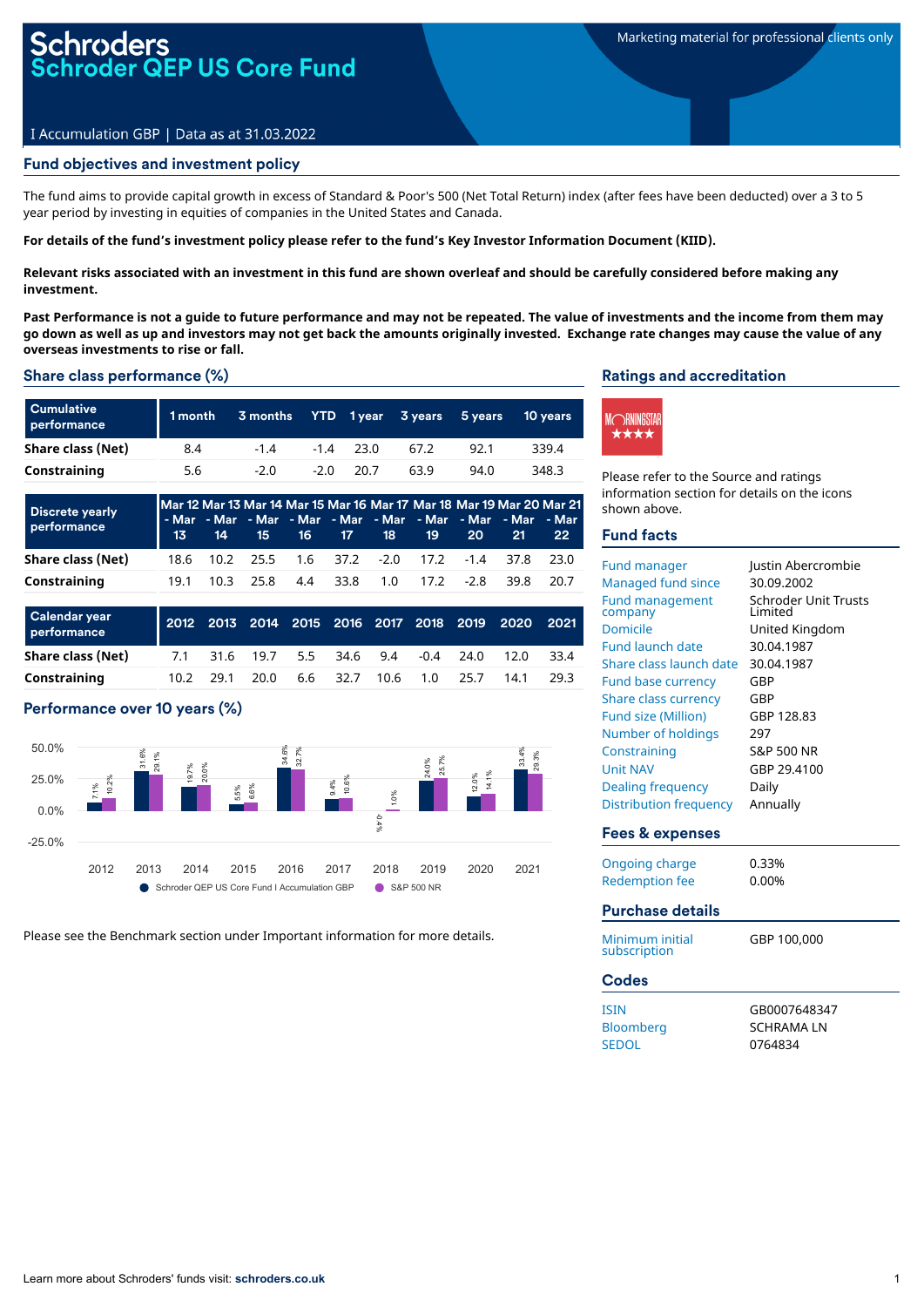# oder QEP US Core Fund

I Accumulation GBP | Data as at 31.03.2022

### 10 year return of GBP 10,000



The chart is for illustrative purposes only and does not reflect an actual return on any investment.

Returns are calculated bid to bid (which means performance does not include the effect of any initial charges), net income reinvested, net of fees.

#### Risk considerations

**Performance risk:** Investment objectives express an intended result but there is no guarantee that such a result will be achieved. Depending on market conditions and the macro economic environment, investment objectives may become more difficult to achieve. **Please see the KIID and Prospectus for a full list of risk considerations applicable to this fund.**

#### Synthetic risk & reward indicator (SRRI)

| <b>LOWER RISK</b><br>Potentially lower reward |  | <b>HIGHER RISK</b><br>Potentially higher reward |  |  |  |
|-----------------------------------------------|--|-------------------------------------------------|--|--|--|
|                                               |  |                                                 |  |  |  |

The risk category was calculated using historical performance data and may not be a reliable indicator of the fund's future risk profile. The fund's risk category is not guaranteed to remain fixed. Please see the Key Investor Information Document for more information.

#### Risk statistics & financial ratios

|                                        | <b>Fund</b> | Constraining |
|----------------------------------------|-------------|--------------|
| Annual volatility (%)<br>(3v)          | 15.3        | 14.8         |
| Alpha (%) (3y)                         | 1.4         |              |
| Beta $(3y)$                            | 1.0         |              |
| Sharpe ratio (3y)                      | 1.2         | 1.2          |
| <b>Information ratio</b><br>(3y)       | 0.1         |              |
| Dividend Yield (%)                     | 1.3         |              |
| Price to book                          | 4.6         |              |
| <b>Price to earnings</b>               | 19.6        |              |
| <b>Predicted Tracking</b><br>error (%) | 1.1         |              |

Constraining refers to the Benchmark listed in the Fund facts section and described under the Share class performance section on page 1 . Source: Morningstar, and Schroders for the Predicted tracking error. The above ratios are based on bid to bid price based performance data.

For help in understanding any terms used, please visit

https://www.Schroders.com/en/glossary/ These financial ratios refer to the average of the equity holdings contained in the fund's portfolio and in the benchmark (if mentioned) respectively. Please note this is an accumulation share class and as such the investor will not receive an income distribution. Any income will be reinvested into the fund.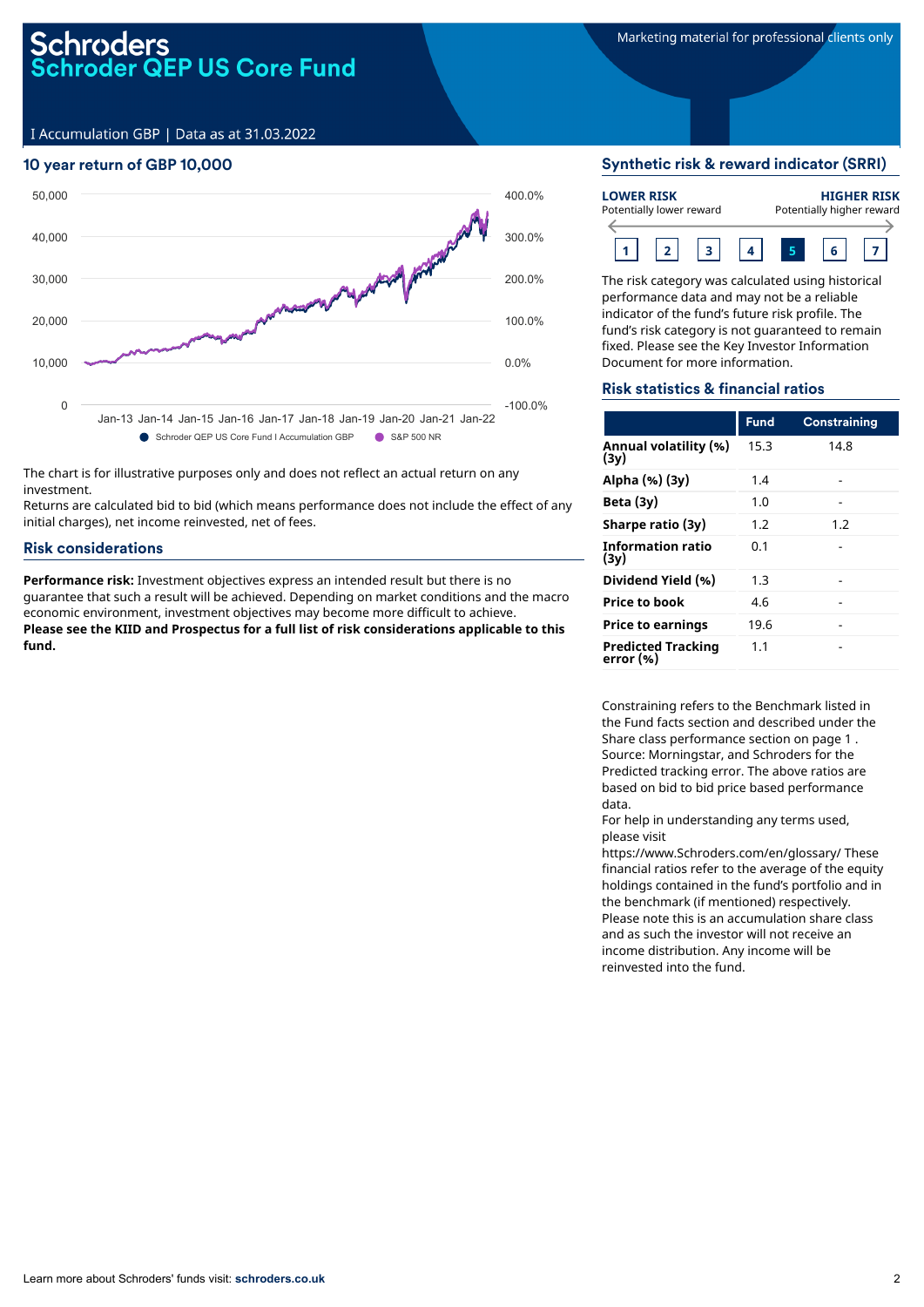# Schroders<br>Schroder QEP US Core Fund

### I Accumulation GBP | Data as at 31.03.2022

#### Asset allocation

Constraining refers to the Benchmark listed in the Fund facts section and described under the Share class performance section on page 1 . Source: Schroders. Top holdings and asset allocation are at fund level.

### Sector (%)



#### ● Fund ● Constraining United States Liquid Assets Canada Israel Puerto Rico Bermuda Chile Monaco Zambia Switzerland China United Kingdom 95.9 99.3 1.8 0.0 1.6 0.0 0.2 0.0 0.1 0.0 0.1 0.0 0.0 0.0 0.0 0.0 0.0 0.0 0.0 0.1 0.0 0.1 0.0 0.4 0% 20% 40% 60% 80% 100%

# Region (%)



Top 10 holdings (%)

Geographical Breakdown (%)

| <b>Holding name</b>    | %   |
|------------------------|-----|
| Apple Inc              | 6.8 |
| Microsoft Corp         | 6.5 |
| Alphabet Inc           | 4.7 |
| Amazon.com Inc         | 3.3 |
| Tesla Inc              | 1.9 |
| <b>NVIDIA Corp</b>     | 1.6 |
| Johnson & Johnson      | 1.6 |
| Meta Platforms Inc.    | 1.5 |
| UnitedHealth Group Inc | 1.4 |
| Berkshire Hathaway Inc | 1.4 |
|                        |     |

#### Share class available

|                               | <b>I Accumulation GBP</b> | <b>I Income GBP</b> |
|-------------------------------|---------------------------|---------------------|
| <b>Distribution frequency</b> | Annually                  | Annually            |
| <b>ISIN</b>                   | GB0007648347              | GB0007648230        |
| <b>Bloomberg</b>              | <b>SCHRAMALN</b>          | <b>SCHRAMILN</b>    |
| <b>SEDOL</b>                  | 0764834                   | 0764823             |